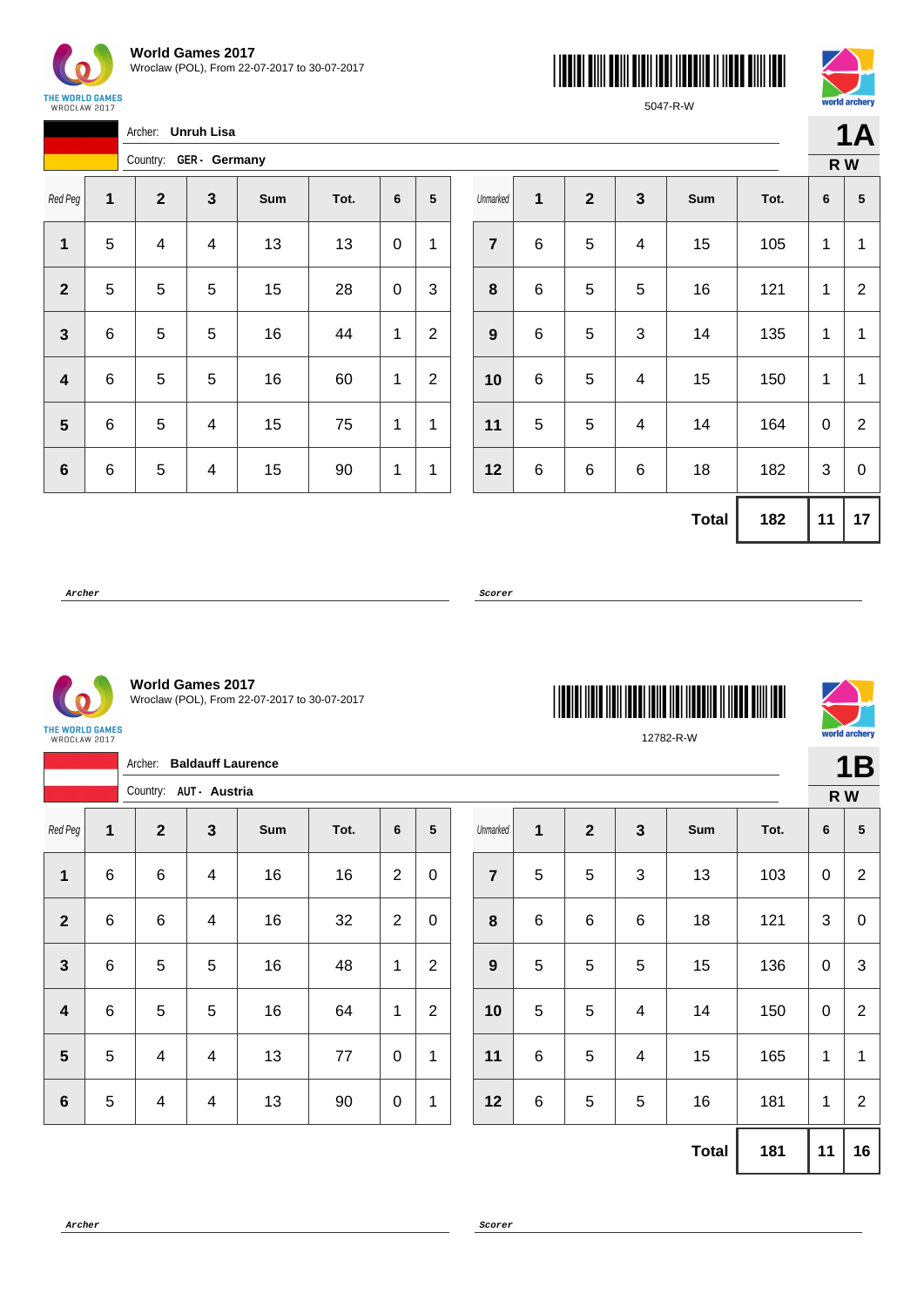





**1C**

 $\overline{N}$ 

|  | 12453-R-V |  |  |
|--|-----------|--|--|
|  |           |  |  |
|  |           |  |  |

THE WORLD GAMES<br>WROCŁAW 2017

**Archer: Pitman Bryony** 

Z R Country: **GBR - Great Britain**

| $\boldsymbol{Z}$<br>ш   | $\sim$ country. | $\sim$       |              | $5.541$ $5.1541$ |      |                |                |
|-------------------------|-----------------|--------------|--------------|------------------|------|----------------|----------------|
| Red Peg                 | 1               | $\mathbf{2}$ | $\mathbf{3}$ | Sum              | Tot. | 6              | ${\bf 5}$      |
| 1                       | 5               | 4            | $\sqrt{3}$   | 12               | 12   | 0              | 1              |
| $\mathbf{2}$            | 6               | 6            | 5            | 17               | 29   | $\overline{2}$ | 1              |
| 3                       | $\,6$           | 6            | $\mathbf 5$  | 17               | 46   | $\overline{2}$ | 1              |
| $\overline{\mathbf{4}}$ | 5               | 5            | $\sqrt{3}$   | 13               | 59   | 0              | $\overline{2}$ |
| 5                       | 6               | 4            | $\sqrt{3}$   | 13               | 72   | 1              | 0              |
| $6\phantom{1}6$         | 6               | 5            | 4            | 15               | 87   | 1              | 1              |

|                  |   |             |                         |              |      |    | R W             |
|------------------|---|-------------|-------------------------|--------------|------|----|-----------------|
| Unmarked         | 1 | $\mathbf 2$ | $\mathbf{3}$            | Sum          | Tot. | 6  | $\sqrt{5}$      |
| $\overline{7}$   | 6 | 4           | $\overline{\mathbf{4}}$ | 14           | 101  | 1  | 0               |
| 8                | 6 | 4           | 3                       | 13           | 114  | 1  | 0               |
| $\boldsymbol{9}$ | 6 | 5           | 5                       | 16           | 130  | 1  | $\overline{2}$  |
| 10               | 6 | 6           | 6                       | 18           | 148  | 3  | 0               |
| 11               | 5 | 5           | 4                       | 14           | 162  | 0  | $\overline{2}$  |
| 12               | 6 | 6           | 6                       | 18           | 180  | 3  | $\mathbf 0$     |
|                  |   |             |                         | <b>Total</b> | 180  | 15 | 10 <sub>1</sub> |

**Archer Scorer**



**World Games 2017** Wroclaw (POL), From 22-07-2017 to 30-07-2017

THE WORLD GAMES<br>WROCŁAW 2017

|                  |         |                | Archer: Kattstrom Elin  |     |      |                |                  |                  |         |                |              |              |      |                | <b>1D</b>       |
|------------------|---------|----------------|-------------------------|-----|------|----------------|------------------|------------------|---------|----------------|--------------|--------------|------|----------------|-----------------|
|                  |         |                | Country: SWE - Sweden   |     |      |                |                  |                  |         |                |              |              |      | R W            |                 |
| Red Peg          | 1       | $\mathbf{2}$   | $\mathbf{3}$            | Sum | Tot. | 6              | 5                | Unmarked         | 1       | $\overline{2}$ | $\mathbf{3}$ | Sum          | Tot. | 6              | $5\phantom{.0}$ |
| 1                | $\,6\,$ | 5              | $\overline{\mathbf{4}}$ | 15  | 15   | 1              | 1                | $\overline{7}$   | 5       | $\overline{4}$ | 1            | 10           | 101  | $\pmb{0}$      | 1               |
| $\overline{2}$   | $\,6\,$ | $\overline{5}$ | $\overline{5}$          | 16  | 31   | 1              | $\overline{2}$   | $\pmb{8}$        | $\,6\,$ | 5              | 5            | 16           | 117  | $\mathbf{1}$   | 2               |
| $\mathbf{3}$     | $\,6$   | 6              | $\overline{5}$          | 17  | 48   | $\overline{2}$ | $\mathbf{1}$     | $\boldsymbol{9}$ | 5       | 5              | 4            | 14           | 131  | $\pmb{0}$      | 2               |
| $\boldsymbol{4}$ | $\,6$   | 5              | $\overline{5}$          | 16  | 64   | 1              | $\overline{2}$   | 10               | 6       | 6              | 5            | 17           | 148  | $\overline{2}$ | 1               |
| $5\phantom{1}$   | 5       | $\overline{4}$ | 4                       | 13  | 77   | $\pmb{0}$      | 1                | 11               | 6       | 6              | 4            | 16           | 164  | 2              | $\mathbf 0$     |
| $6\phantom{1}$   | $\,6\,$ | $\overline{4}$ | $\overline{\mathbf{4}}$ | 14  | 91   | 1              | $\boldsymbol{0}$ | 12               | 6       | 5              | 5            | 16           | 180  | $\mathbf{1}$   | 2               |
|                  |         |                |                         |     |      |                |                  |                  |         |                |              | <b>Total</b> | 180  | 12             | 15              |



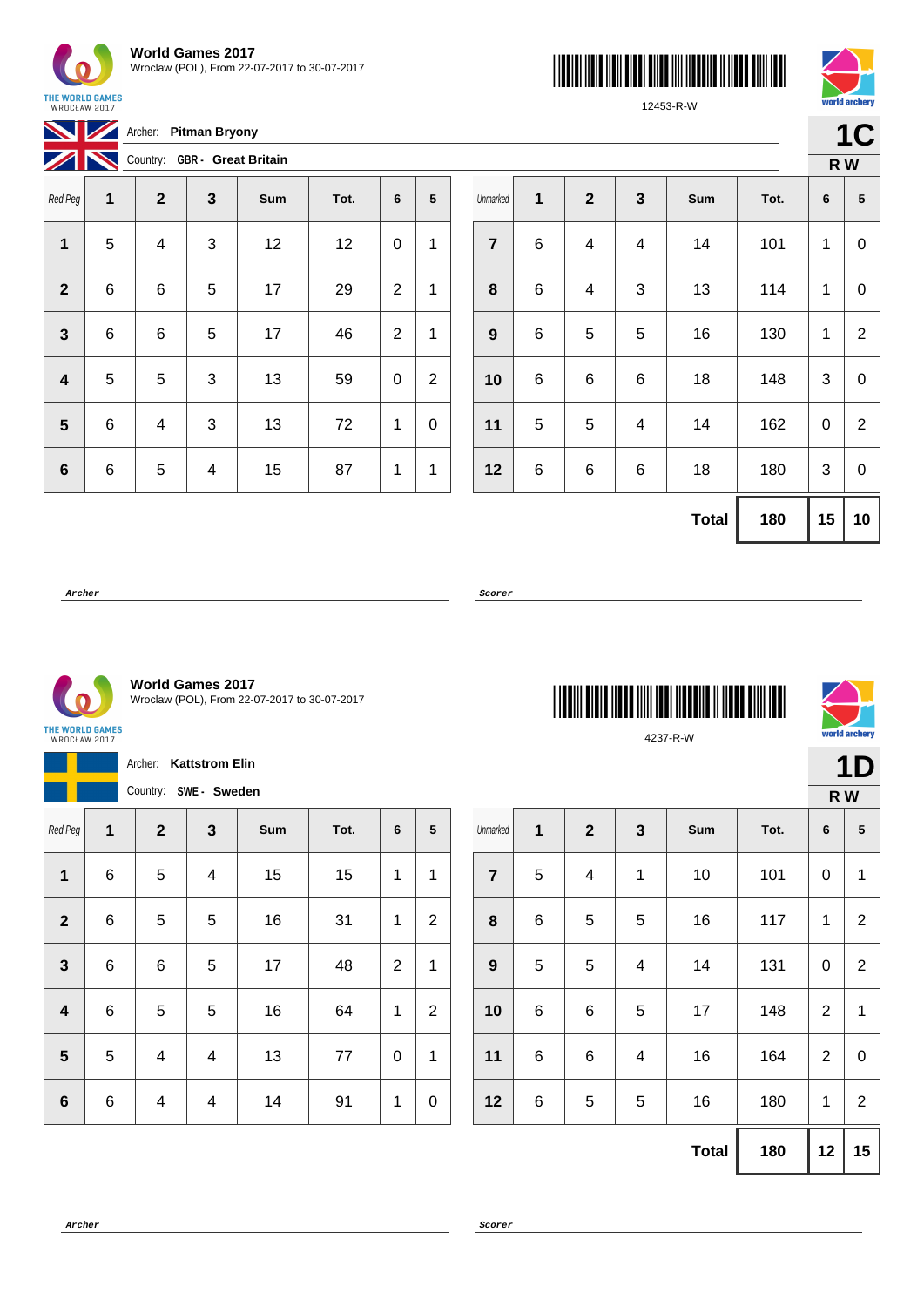





**3A**

1147-R-W

|                |   | Archer: Folkard Naomi        |   |     |      |                |                |  |  |  |  |
|----------------|---|------------------------------|---|-----|------|----------------|----------------|--|--|--|--|
|                |   | Country: GBR - Great Britain |   |     |      |                |                |  |  |  |  |
| Red Peg        | 1 | $\mathbf{2}$                 | 3 | Sum | Tot. | 6              | 5              |  |  |  |  |
| 3              | 6 | 6                            | 5 | 17  | 17   | $\overline{2}$ | 1              |  |  |  |  |
| 4              | 6 | 5                            | 4 | 15  | 32   | 1              | 1              |  |  |  |  |
| 5              | 6 | 5                            | 4 | 15  | 47   | 1              | 1              |  |  |  |  |
| 6              | 5 | 5                            | 5 | 15  | 62   | 0              | 3              |  |  |  |  |
| $\overline{7}$ | 6 | 4                            | 2 | 12  | 74   | 1              | 0              |  |  |  |  |
| 8              | 5 | 5                            | 4 | 14  | 88   | 0              | $\overline{2}$ |  |  |  |  |

|                  |   |              |                           |              |      | R W            |                  |
|------------------|---|--------------|---------------------------|--------------|------|----------------|------------------|
| Unmarked         | 1 | $\mathbf{2}$ | $\mathbf{3}$              | Sum          | Tot. | 6              | ${\bf 5}$        |
| $\boldsymbol{9}$ | 6 | 5            | 5                         | 16           | 104  | 1              | $\overline{2}$   |
| 10               | 6 | 3            | $\mathbf{3}$              | 12           | 116  | 1              | $\boldsymbol{0}$ |
| 11               | 6 | 6            | $\overline{\mathbf{4}}$   | 16           | 132  | 2              | 0                |
| 12               | 6 | 5            | $\overline{\mathbf{4}}$   | 15           | 147  | 1              | 1                |
| $\mathbf{1}$     | 6 | 6            | $\ensuremath{\mathsf{3}}$ | 15           | 162  | $\overline{2}$ | $\boldsymbol{0}$ |
| $\mathbf{2}$     | 6 | 6            | 5                         | 17           | 179  | $\mathbf{2}$   | 1                |
|                  |   |              |                           | <b>Total</b> | 179  | 14             | 12               |

6584-R-W

**Archer Scorer**

THE WORLD GAMES<br>WROCŁAW 2017



**World Games 2017** Wroclaw (POL), From 22-07-2017 to 30-07-2017

THE WORLD GAMES<br>WROCŁAW 2017

|                         |                | <b>Umer Ana</b><br>Archer:<br>Country: SLO - Slovenia |                         |     |      |                |                |  |                |                |                |                |              |      | 3B           |              |
|-------------------------|----------------|-------------------------------------------------------|-------------------------|-----|------|----------------|----------------|--|----------------|----------------|----------------|----------------|--------------|------|--------------|--------------|
|                         |                |                                                       |                         |     |      |                |                |  |                |                |                |                |              |      | R W          |              |
| Red Peg                 | $\mathbf{1}$   | $\overline{\mathbf{2}}$                               | $\mathbf{3}$            | Sum | Tot. | 6              | 5              |  | Unmarked       | 1              | $\overline{2}$ | $\mathbf{3}$   | Sum          | Tot. | 6            | ${\bf 5}$    |
| $\mathbf{3}$            | $\,6\,$        | 5                                                     | $\sqrt{5}$              | 16  | 16   | 1              | $\overline{c}$ |  | 9              | $6\phantom{1}$ | 5              | $\overline{4}$ | 15           | 102  | 1            | $\mathbf 1$  |
| $\overline{\mathbf{4}}$ | $\,6\,$        | $\,6\,$                                               | $\overline{\mathbf{4}}$ | 16  | 32   | $\overline{2}$ | $\mathbf 0$    |  | 10             | $\,6$          | 6              | 6              | 18           | 120  | 3            | $\mathbf 0$  |
| $5\phantom{1}$          | $\overline{4}$ | $\mathbf{3}$                                          | $\sqrt{3}$              | 10  | 42   | $\mathbf 0$    | $\mathbf 0$    |  | 11             | $\sqrt{5}$     | 4              | $\overline{4}$ | 13           | 133  | $\mathbf 0$  | $\mathbf{1}$ |
| $\boldsymbol{6}$        | $\,6\,$        | 5                                                     | $\sqrt{5}$              | 16  | 58   | 1              | $\overline{2}$ |  | 12             | $\,6$          | 4              | 4              | 14           | 147  | 1            | $\mathbf 0$  |
| $\overline{7}$          | $\,6$          | $\sqrt{5}$                                            | $\sqrt{3}$              | 14  | 72   | 1              | 1              |  | $\mathbf{1}$   | 5              | 5              | 4              | 14           | 161  | $\mathbf 0$  | $\sqrt{2}$   |
| $\boldsymbol{8}$        | $\,6\,$        | $\sqrt{5}$                                            | $\overline{\mathbf{4}}$ | 15  | 87   | 1              | 1              |  | $\overline{2}$ | $\,6$          | 5              | 5              | 16           | 177  | $\mathbf{1}$ | $\sqrt{2}$   |
|                         |                |                                                       |                         |     |      |                |                |  |                |                |                |                | <b>Total</b> | 177  | 12           | 12           |

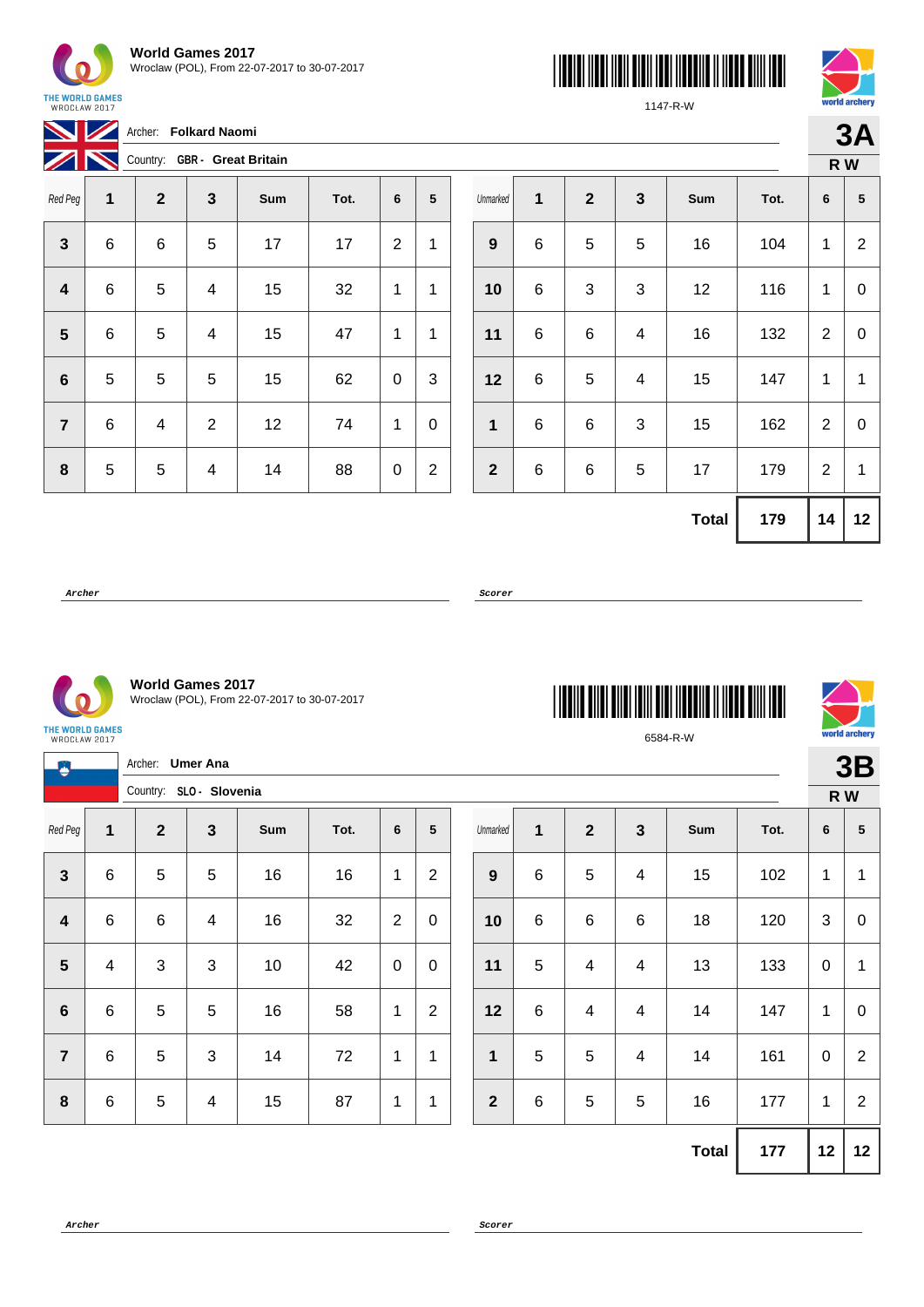

| <b>World Games 2017</b>                      |
|----------------------------------------------|
| Wroclaw (POL), From 22-07-2017 to 30-07-2017 |





7181-R-W

**3C R W**

|                |   | Archer:      | Koehl Heather      |     |      |   |   |
|----------------|---|--------------|--------------------|-----|------|---|---|
|                |   |              | Country: USA - USA |     |      |   |   |
| Red Peg        | 1 | $\mathbf{2}$ | 3                  | Sum | Tot. | 6 | 5 |
| 3              | 6 | 5            | 4                  | 15  | 15   | 1 | 1 |
| 4              | 6 | 6            | 6                  | 18  | 33   | 3 | 0 |
| 5              | 5 | 4            | $\overline{2}$     | 11  | 44   | 0 | 1 |
| 6              | 6 | 4            | 4                  | 14  | 58   | 1 | 0 |
| $\overline{7}$ | 4 | 4            | 3                  | 11  | 69   | 0 | 0 |
| 8              | 5 | 4            | 4                  | 13  | 82   | 0 | 1 |

|                  |              |              |                           |              |      |   | K W                     |
|------------------|--------------|--------------|---------------------------|--------------|------|---|-------------------------|
| Unmarked         | $\mathbf{1}$ | $\mathbf{2}$ | $\mathbf{3}$              | Sum          | Tot. | 6 | $\overline{\mathbf{5}}$ |
| $\boldsymbol{9}$ | 6            | 5            | 5                         | 16           | 98   | 1 | $\overline{2}$          |
| 10               | 5            | 4            | 3                         | 12           | 110  | 0 | $\mathbf{1}$            |
| 11               | 6            | 5            | $\ensuremath{\mathsf{3}}$ | 14           | 124  | 1 | $\mathbf{1}$            |
| 12               | 6            | $\mathbf 5$  | 4                         | 15           | 139  | 1 | 1                       |
| $\mathbf 1$      | 5            | 5            | 3                         | 13           | 152  | 0 | $\overline{2}$          |
| $\mathbf{2}$     | 6            | 5            | 5                         | 16           | 168  | 1 | $\overline{2}$          |
|                  |              |              |                           | <b>Total</b> | 168  | 9 | 12 <sub>2</sub>         |

8779-R-W

**Archer Scorer**



**World Games 2017** Wroclaw (POL), From 22-07-2017 to 30-07-2017

THE WORLD GAMES<br>WROCŁAW 2017

|                         |                         | Archer: Rzasa Joanna<br>Country: POL - Poland |                         |                  |      |                |                |                  |                          |                         |                         |                  |      |                 | 3D          |
|-------------------------|-------------------------|-----------------------------------------------|-------------------------|------------------|------|----------------|----------------|------------------|--------------------------|-------------------------|-------------------------|------------------|------|-----------------|-------------|
|                         |                         |                                               |                         |                  |      |                |                |                  |                          |                         |                         |                  |      |                 | R W         |
| Red Peg                 | 1                       | $\overline{\mathbf{2}}$                       | $\mathbf{3}$            | Sum              | Tot. | $6\phantom{1}$ | 5              | Unmarked         | 1                        | $\overline{2}$          | $\overline{\mathbf{3}}$ | Sum              | Tot. | $6\phantom{1}6$ | $\sqrt{5}$  |
| $\mathbf{3}$            | $\,6$                   | 6                                             | $\,6$                   | 18               | 18   | 3              | $\mathbf 0$    | $\boldsymbol{9}$ | $\,6\,$                  | $\,6\,$                 | 5                       | 17               | 96   | $\overline{2}$  | 1           |
| $\overline{\mathbf{4}}$ | 5                       | 5                                             | $\overline{\mathbf{4}}$ | 14               | 32   | $\mathbf 0$    | $\overline{2}$ | 10               | 5                        | $\overline{4}$          | 4                       | 13               | 109  | $\pmb{0}$       | 1           |
| $5\phantom{.0}$         | $6\phantom{1}$          | $\overline{4}$                                | 2                       | 12               | 44   | 1              | $\mathbf 0$    | 11               | $\overline{4}$           | $\overline{4}$          | 4                       | 12               | 121  | $\mathbf 0$     | $\mathbf 0$ |
| $\bf 6$                 | $\,6$                   | 5                                             | $\overline{\mathbf{4}}$ | 15               | 59   | 1              | 1              | 12               | $\,6\,$                  | 5                       | 5                       | 16               | 137  | $\mathbf{1}$    | 2           |
| $\overline{7}$          | 5                       | 4                                             | M                       | $\boldsymbol{9}$ | 68   | $\mathbf 0$    | $\mathbf{1}$   | 1                | $\overline{\mathcal{A}}$ | $\overline{\mathbf{4}}$ | 1                       | $\boldsymbol{9}$ | 146  | $\pmb{0}$       | $\mathbf 0$ |
| 8                       | $\overline{\mathbf{4}}$ | $\overline{4}$                                | $\mathbf{3}$            | 11               | 79   | $\pmb{0}$      | $\mathbf 0$    | $\overline{2}$   | 5                        | $\overline{5}$          | 4                       | 14               | 160  | $\pmb{0}$       | 2           |
|                         |                         |                                               |                         |                  |      |                |                |                  |                          |                         |                         | <b>Total</b>     | 160  | $\pmb{8}$       | 10          |

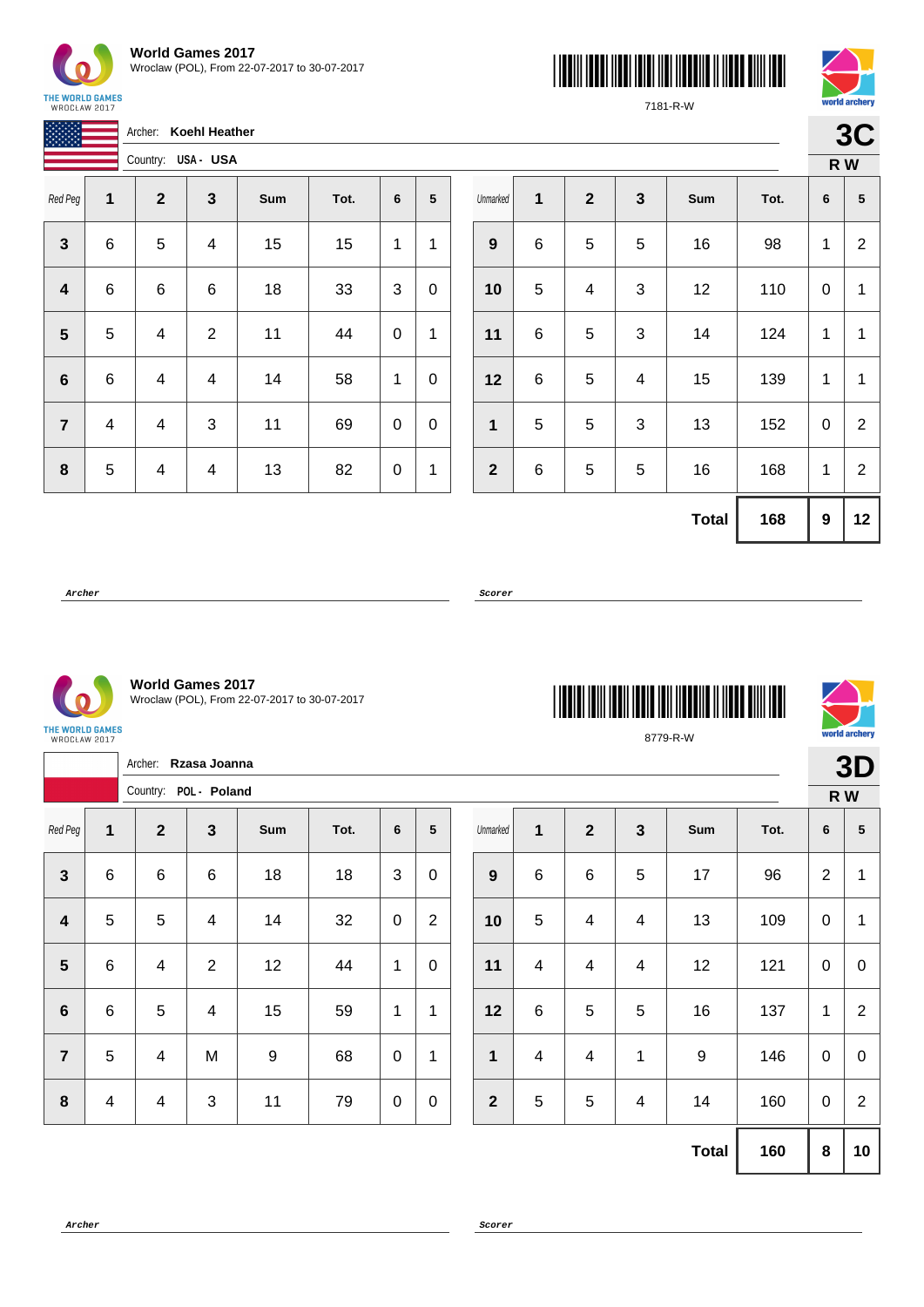





4425-R-W

**5A**

|                |   | Archer:      | Tomasi Jessica |     |      |   |                 |
|----------------|---|--------------|----------------|-----|------|---|-----------------|
|                |   | Country:     | ITA - Italy    |     |      |   |                 |
| Red Peg        | 1 | $\mathbf{2}$ | $\mathbf 3$    | Sum | Tot. | 6 | $5\phantom{.0}$ |
| 5              | 5 | 4            | 4              | 13  | 13   | 0 | 1               |
| 6              | 6 | 5            | 4              | 15  | 28   | 1 | 1               |
| $\overline{7}$ | 6 | 4            | 4              | 14  | 42   | 1 | 0               |
| 8              | 4 | 3            | $\overline{2}$ | 9   | 51   | 0 | 0               |
| 9              | 6 | 4            | 3              | 13  | 64   | 1 | 0               |
| 10             | 5 | 4            | 4              | 13  | 77   | 0 | 1               |

|                         |   |                  |                           |              |      | R W            |                |
|-------------------------|---|------------------|---------------------------|--------------|------|----------------|----------------|
| Unmarked                | 1 | $\boldsymbol{2}$ | $\mathbf{3}$              | Sum          | Tot. | 6              | ${\bf 5}$      |
| 11                      | 6 | 4                | $\ensuremath{\mathsf{3}}$ | 13           | 90   | 1              | 0              |
| 12                      | 6 | $\mathbf 5$      | 4                         | 15           | 105  | 1              | 1              |
| 1                       | 6 | 4                | $\overline{2}$            | 12           | 117  | 1              | 0              |
| $\mathbf{2}$            | 5 | 4                | $\overline{4}$            | 13           | 130  | 0              | $\mathbf{1}$   |
| $\mathbf{3}$            | 6 | 5                | 5                         | 16           | 146  | 1              | $\overline{2}$ |
| $\overline{\mathbf{4}}$ | 6 | 6                | 5                         | 17           | 163  | $\overline{2}$ | $\mathbf{1}$   |
|                         |   |                  |                           | <b>Total</b> | 163  | 9              | 8              |

\*6847-R-W\*

6847-R-W

**Archer Scorer**

 $\Omega$ 

**World Games 2017** Wroclaw (POL), From 22-07-2017 to 30-07-2017

THE WORLD GAMES WROCŁAW 2017

Archer: **Gobbels Zoe** Country: **BEL - Belgium 5B R W** Red Peg **1 2 3 Sum Tot. 6 5**  $\begin{array}{|c|c|c|c|c|c|} \hline \textbf{5} & \textbf{5} & \textbf{4} & \textbf{1} & \textbf{1} & \textbf{10} & \textbf{10} & \textbf{0} & \textbf{11} \ \hline \end{array}$  | 5 | 4 | 4 | 13 | 23 | 0 | 1 | 6 | 4 | 4 | 14 | 37 | 1 | 0 | 5 | 4 | 3 | 12 | 49 | 0 | 1 | 6 | 4 | 3 | 13 | 62 | 1 | 0 6 4 4 4 14 76 1 0 Unmarked **1 2 3 Sum Tot. 6 5** | 6 | 5 | 4 | 15 | 91 | 1 | 1 | 5 | 5 | 4 | 14 | 105 | 0 | 2 | 4 | 4 | M | 8 | 113 | 0 | 0 | 6 | 4 | 4 | 14 | 127 | 1 | 0 | 6 | 5 | 5 | 16 | 143 | 1 | 2 | 6 | 5 | 4 | 15 | 158 | 1 | 1

**Archer Scorer**



**Total 158 7 9**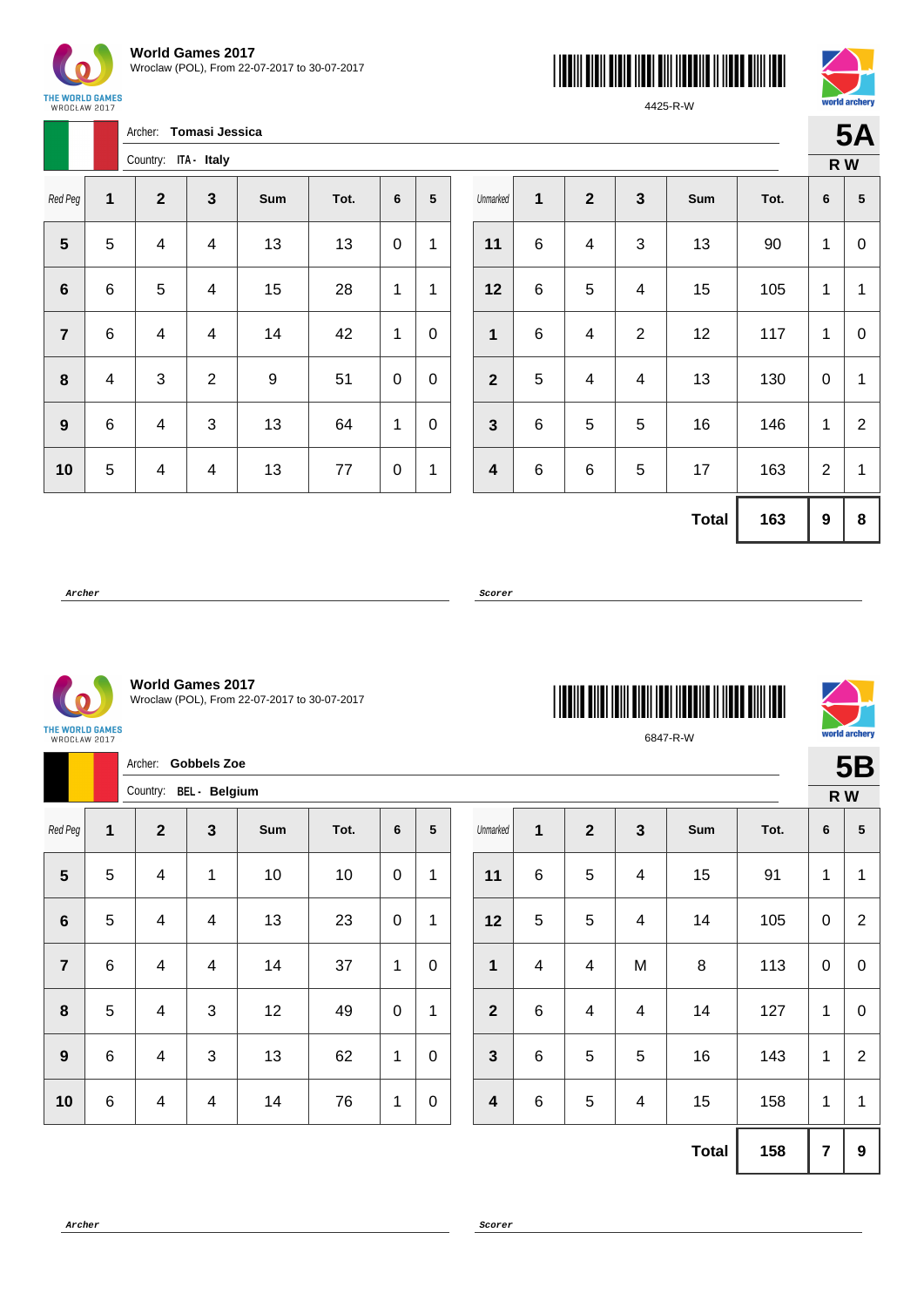

 $\sqrt{ }$ 

Archer: **Lesniak Natalia**





7706-R-W

| ۰ |  |
|---|--|
|   |  |

|                  |   |                           | Country: POL - Poland |     |      |   |                |
|------------------|---|---------------------------|-----------------------|-----|------|---|----------------|
| Red Peg          | 1 | $\mathbf{2}$              | $\mathbf{3}$          | Sum | Tot. | 6 | 5              |
| $5\phantom{1}$   | 5 | M                         | M                     | 5   | 5    | 0 | 1              |
| $6\phantom{1}6$  | 6 | 5                         | 4                     | 15  | 20   | 1 | 1              |
| $\overline{7}$   | 6 | $\ensuremath{\mathsf{3}}$ | 1                     | 10  | 30   | 1 | 0              |
| 8                | 5 | 5                         | 4                     | 14  | 44   | 0 | $\overline{2}$ |
| $\boldsymbol{9}$ | 6 | 6                         | 5                     | 17  | 61   | 2 | 1              |
| 10               | 6 | 5                         | 3                     | 14  | 75   | 1 | 1              |

|                         |       |                         |                           |              |      |   | R W             |
|-------------------------|-------|-------------------------|---------------------------|--------------|------|---|-----------------|
| Unmarked                | 1     | $\mathbf{2}$            | $\mathbf{3}$              | Sum          | Tot. | 6 | $\sqrt{5}$      |
| 11                      | 5     | $\overline{\mathbf{4}}$ | 3                         | 12           | 87   | 0 | $\mathbf{1}$    |
| 12                      | $\,6$ | 5                       | 4                         | 15           | 102  | 1 | 1               |
| $\mathbf 1$             | $\,6$ | $\mathbf 5$             | $\ensuremath{\mathsf{3}}$ | 14           | 116  | 1 | $\mathbf{1}$    |
| $\overline{2}$          | 5     | 4                       | 3                         | 12           | 128  | 0 | 1               |
| 3                       | $\,6$ | 5                       | 4                         | 15           | 143  | 1 | $\mathbf{1}$    |
| $\overline{\mathbf{4}}$ | 5     | 4                       | 4                         | 13           | 156  | 0 | $\mathbf{1}$    |
|                         |       |                         |                           | <b>Total</b> | 156  | 8 | 12 <sub>2</sub> |

**Archer Scorer**



**World Games 2017** Wroclaw (POL), From 22-07-2017 to 30-07-2017

Archer: **Vaneckova Jindriska** Country: **CZE - Czech Republic**

| <b>THE REAL PROPERTY OF STATE</b> |
|-----------------------------------|
| 15462-R-W                         |



**5D**

|                |                | Archer:        |              | Vaneckova Jindriska           |      |             |                |              |                 |                |                |              |      |              | 5D              |  |
|----------------|----------------|----------------|--------------|-------------------------------|------|-------------|----------------|--------------|-----------------|----------------|----------------|--------------|------|--------------|-----------------|--|
|                |                |                |              | Country: CZE - Czech Republic |      |             |                |              |                 |                |                |              |      |              | R W             |  |
| Red Peg        | $\mathbf{1}$   | $\overline{2}$ | $\mathbf{3}$ | Sum                           | Tot. | 6           | 5              | Unmarked     | $\mathbf 1$     | $\overline{2}$ | $\mathbf{3}$   | Sum          | Tot. | 6            | $5\phantom{.0}$ |  |
| $5\phantom{1}$ | $\overline{4}$ | $\mathbf{3}$   | M            | $\overline{7}$                | 7    | $\mathbf 0$ | 0              | 11           | 6               | $\mathbf 5$    | $\overline{5}$ | 16           | 81   | $\mathbf{1}$ | $\overline{2}$  |  |
| $\bf 6$        | 6              | 5              | 4            | 15                            | 22   | 1           | 1              | 12           | 5               | $\mathbf 5$    | $\overline{4}$ | 14           | 95   | $\mathbf 0$  | $\overline{2}$  |  |
| $\overline{7}$ | $\overline{4}$ | 1              | 1            | $\,6$                         | 28   | $\pmb{0}$   | 0              | 1            | $\overline{4}$  | 4              | $\overline{4}$ | 12           | 107  | $\mathbf 0$  | $\overline{0}$  |  |
| 8              | 5              | 3              | 3            | 11                            | 39   | $\pmb{0}$   | 1              | $\mathbf{2}$ | $6\phantom{1}6$ | 5              | $\overline{4}$ | 15           | 122  | $\mathbf{1}$ | 1               |  |
| 9              | 5              | 4              | 4            | 13                            | 52   | $\pmb{0}$   | 1              | $\mathbf{3}$ | 6               | 5              | $\overline{5}$ | 16           | 138  | 1            | $\overline{2}$  |  |
| 10             | 5              | 5              | $\mathbf{3}$ | 13                            | 65   | $\mathbf 0$ | $\overline{2}$ | 4            | 5               | 4              | $\overline{4}$ | 13           | 151  | $\mathbf 0$  | 1               |  |
|                |                |                |              |                               |      |             |                |              |                 |                |                | <b>Total</b> | 151  | 4            | 13              |  |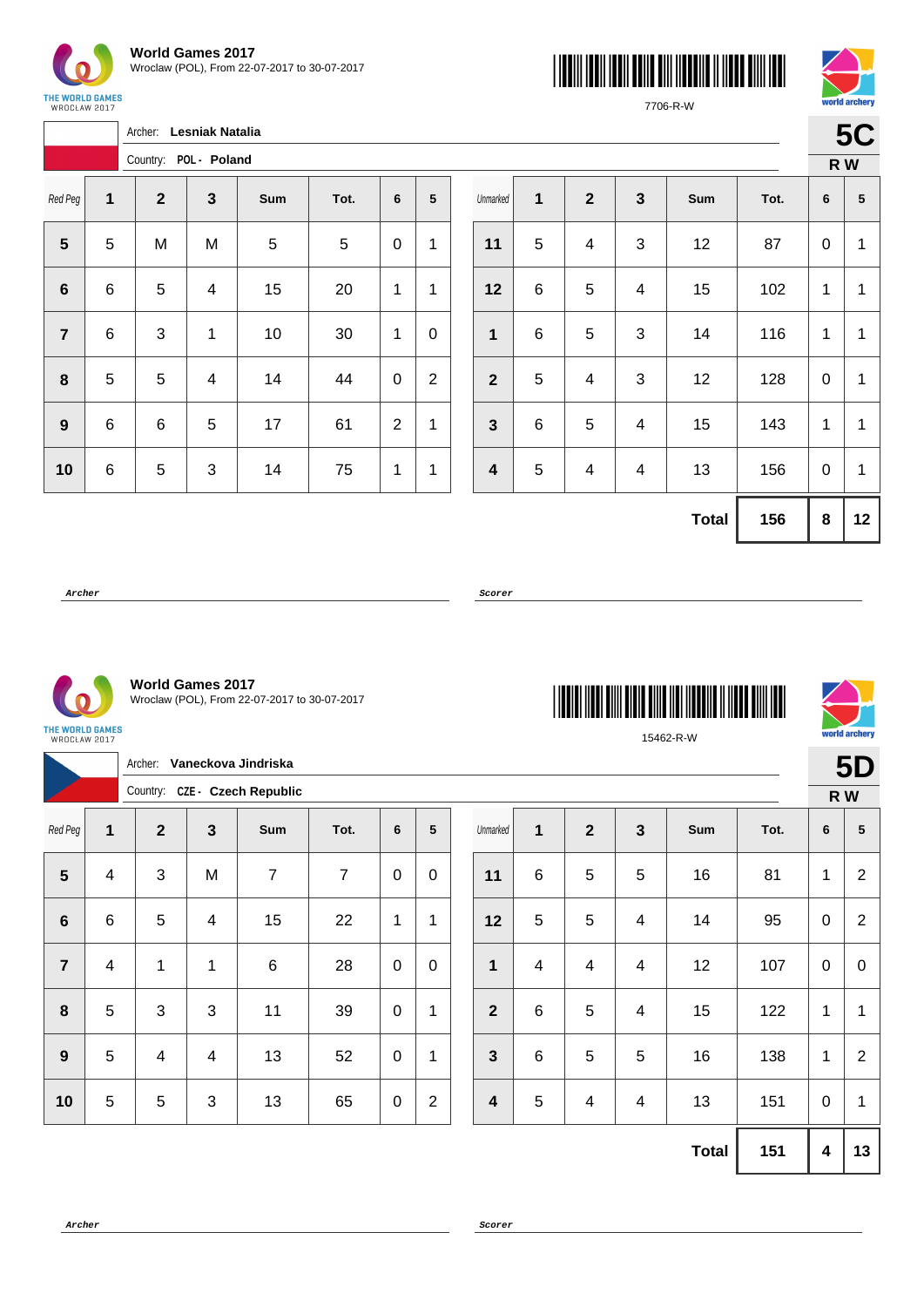

**World Games 2017** Wroclaw (POL), From 22-07-2017 to 30-07-2017





5107-R-M

**7A**

|                         |   | Archer:      | <b>Ellison Brady</b> |     |      |                |                |
|-------------------------|---|--------------|----------------------|-----|------|----------------|----------------|
|                         |   | Country:     | USA- USA             |     |      |                |                |
| Red Peg                 | 1 | $\mathbf{2}$ | $\mathbf{3}$         | Sum | Tot. | 6              | 5              |
| $\overline{\mathbf{r}}$ | 6 | 5            | 5                    | 16  | 16   | 1              | $\overline{2}$ |
| 8                       | 6 | 5            | 5                    | 16  | 32   | 1              | $\overline{c}$ |
| 9                       | 6 | 6            | 5                    | 17  | 49   | $\overline{2}$ | 1              |
| 10                      | 6 | 6            | 4                    | 16  | 65   | 2              | 0              |
| 11                      | 5 | 5            | 5                    | 15  | 80   | 0              | 3              |
| 12                      | 6 | 6            | 6                    | 18  | 98   | 3              | 0              |

|                |             |              |              |              |      | R M            |                |
|----------------|-------------|--------------|--------------|--------------|------|----------------|----------------|
| Unmarked       | 1           | $\mathbf{2}$ | $\mathbf{3}$ | Sum          | Tot. | 6              | ${\bf 5}$      |
| 1              | $\,$ 6 $\,$ | $\mathbf 5$  | 4            | 15           | 113  | 1              | 1              |
| $\mathbf{2}$   | 6           | 6            | 5            | 17           | 130  | $\overline{2}$ | $\mathbf{1}$   |
| $\mathbf{3}$   | $\,6$       | 6            | 6            | 18           | 148  | 3              | 0              |
| 4              | $\,6$       | 6            | 5            | 17           | 165  | 2              | 1              |
| $5\phantom{1}$ | 5           | 5            | 4            | 14           | 179  | 0              | $\overline{2}$ |
| 6              | $\,$ 6 $\,$ | 6            | 5            | 17           | 196  | $\overline{2}$ | $\mathbf{1}$   |
|                |             |              |              | <b>Total</b> | 196  | 19             | 14             |

**Archer Scorer**



**World Games 2017** Wroclaw (POL), From 22-07-2017 to 30-07-2017

THE WORLD GAMES<br>WROCŁAW 2017

|                |            | Archer: Oonuki Wataru<br>Country: JPN - Japan |                          |     |      |                |                |                         |                |                |              |              |      |                  | <b>7E</b>      |  |
|----------------|------------|-----------------------------------------------|--------------------------|-----|------|----------------|----------------|-------------------------|----------------|----------------|--------------|--------------|------|------------------|----------------|--|
|                |            |                                               |                          |     |      |                |                |                         |                |                |              |              |      |                  | R M            |  |
| Red Peg        | 1          | $\overline{2}$                                | $\mathbf{3}$             | Sum | Tot. | 6              | 5              | Unmarked                | 1              | $\overline{2}$ | $\mathbf{3}$ | Sum          | Tot. | $6\phantom{1}6$  | 5              |  |
| $\overline{7}$ | 6          | $\,6$                                         | $\overline{\mathbf{4}}$  | 16  | 16   | $\overline{2}$ | $\mathbf 0$    | $\mathbf{1}$            | $\overline{5}$ | 5              | 4            | 14           | 110  | $\mathbf 0$      | $\overline{c}$ |  |
| 8              | 6          | $\,6$                                         | 5                        | 17  | 33   | $\overline{2}$ | 1              | $\overline{2}$          | $6\phantom{1}$ | $\,6$          | 5            | 17           | 127  | $\overline{2}$   | 1              |  |
| 9              | $\,6$      | $\,6$                                         | 5                        | 17  | 50   | $\overline{2}$ | 1              | $\mathbf{3}$            | $\,6\,$        | 5              | 4            | 15           | 142  | 1                | 1              |  |
| 10             | $\sqrt{5}$ | 5                                             | $\overline{\mathcal{A}}$ | 14  | 64   | $\mathbf 0$    | $\overline{2}$ | $\overline{\mathbf{4}}$ | $\,6$          | 5              | 5            | 16           | 158  | 1                | $\overline{c}$ |  |
| 11             | 6          | 5                                             | $\overline{\mathbf{4}}$  | 15  | 79   | 1              | 1              | $5\phantom{1}$          | 5              | $\overline{4}$ | $\sqrt{3}$   | 12           | 170  | $\boldsymbol{0}$ | 1              |  |
| 12             | 6          | $\,6$                                         | 5                        | 17  | 96   | $\overline{2}$ | $\mathbf 1$    | $6\phantom{1}$          | $\,6\,$        | 5              | 5            | 16           | 186  | 1                | $\overline{c}$ |  |
|                |            |                                               |                          |     |      |                |                |                         |                |                |              | <b>Total</b> | 186  | 14               | $\vert$ 1      |  |





**7B**

**Total 186 14 15**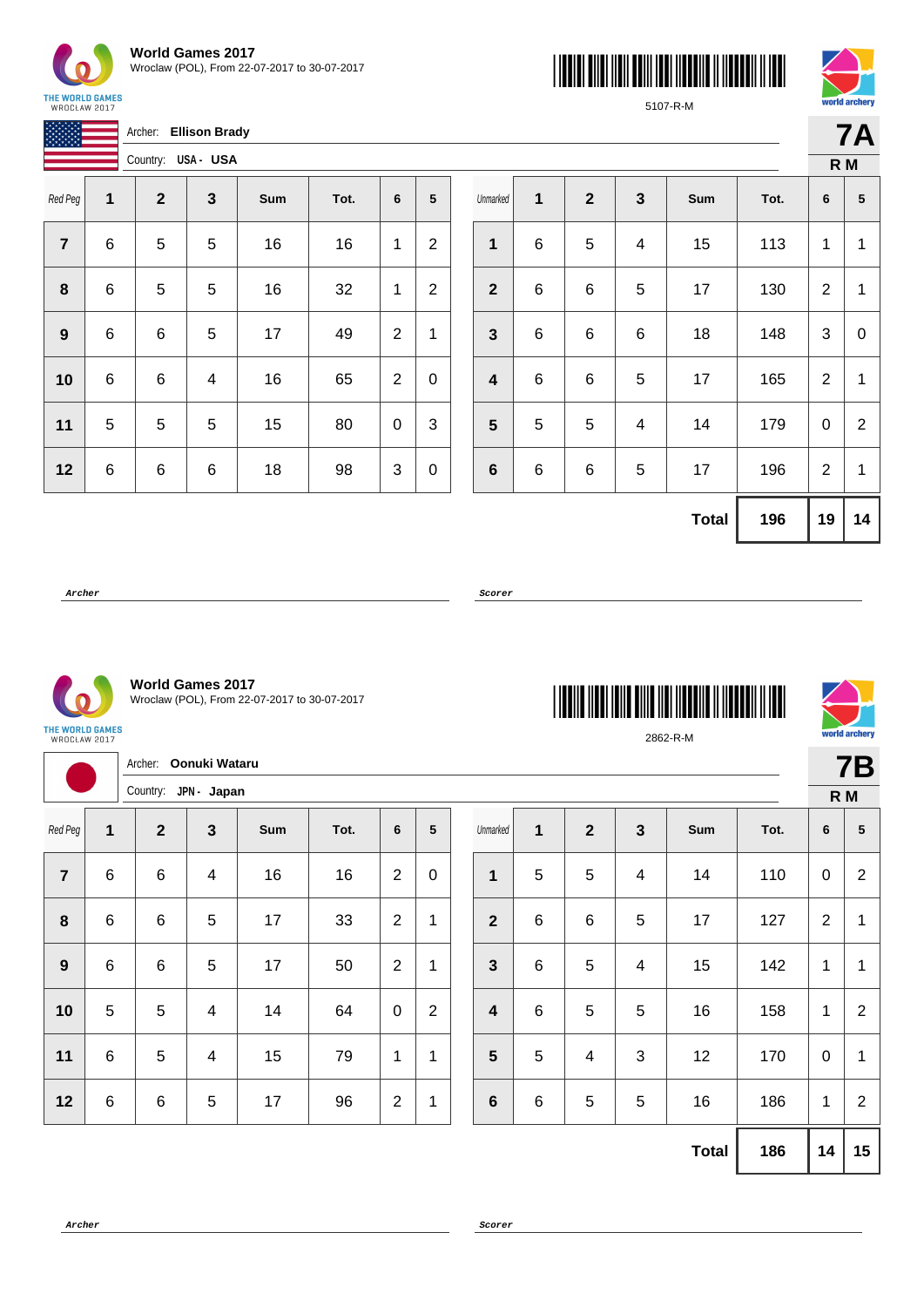

Archer: **Tonelli Amedeo**





3800-R-M

| TUHU GI VIIVI Y |  |
|-----------------|--|
|                 |  |
|                 |  |
| . .<br>м<br>٠   |  |

|                |                         | Country:     | ITA - Italy |                         |     |      |                |   |
|----------------|-------------------------|--------------|-------------|-------------------------|-----|------|----------------|---|
| Red Peg        | 1                       | $\mathbf{2}$ |             | 3                       | Sum | Tot. | 6              | 5 |
| $\overline{7}$ | 6                       | 4            |             | 4                       | 14  | 14   | 1              | 0 |
| 8              | $\overline{\mathbf{4}}$ | 4            |             | $\overline{\mathbf{4}}$ | 12  | 26   | 0              | 0 |
| 9              | 6                       | $\,6$        |             | 5                       | 17  | 43   | $\overline{2}$ | 1 |
| 10             | 6                       | 6            |             | 4                       | 16  | 59   | $\overline{2}$ | 0 |
| 11             | 6                       | 6            |             | 4                       | 16  | 75   | $\overline{2}$ | 0 |
| 12             | 6                       | 5            |             | 4                       | 15  | 90   | 1              | 1 |

|                         |             |              |                           |              |      | R M          |                |
|-------------------------|-------------|--------------|---------------------------|--------------|------|--------------|----------------|
| Unmarked                | 1           | $\mathbf{2}$ | $\mathbf{3}$              | Sum          | Tot. | 6            | ${\bf 5}$      |
| 1                       | $\,6$       | 5            | $\overline{\mathbf{4}}$   | 15           | 105  | 1            | $\mathbf{1}$   |
| $\boldsymbol{2}$        | $\,6$       | $\mathbf 5$  | 5                         | 16           | 121  | 1            | $\overline{2}$ |
| $\mathbf{3}$            | $\,$ 6 $\,$ | 6            | 5                         | 17           | 138  | $\mathbf{2}$ | $\mathbf{1}$   |
| $\overline{\mathbf{4}}$ | $\,$ 6 $\,$ | 5            | 5                         | 16           | 154  | 1            | $\overline{2}$ |
| 5                       | 6           | 4            | 4                         | 14           | 168  | 1            | 0              |
| $\bf 6$                 | 6           | 3            | $\ensuremath{\mathsf{3}}$ | 12           | 180  |              | $\mathbf 0$    |
|                         |             |              |                           | <b>Total</b> | 180  | 15           | 8              |

**Archer Scorer**



**World Games 2017** Wroclaw (POL), From 22-07-2017 to 30-07-2017

| <b>THE REAL PROPERTY OF A SET OF A SET OF A SET OF A SET OF A SET OF A SET OF A SET OF A SET OF A SET OF A SET O</b> |  |  |  |  |  |  |  |  |  |  |
|----------------------------------------------------------------------------------------------------------------------|--|--|--|--|--|--|--|--|--|--|
| 6403-R-M                                                                                                             |  |  |  |  |  |  |  |  |  |  |



|                  | <b>Valladont Jean-Charles</b><br>Archer: |                       |                |     |      |                |                |  |                         |                         |                          |                         |              |      | <b>7D</b>      |                |
|------------------|------------------------------------------|-----------------------|----------------|-----|------|----------------|----------------|--|-------------------------|-------------------------|--------------------------|-------------------------|--------------|------|----------------|----------------|
|                  |                                          | Country: FRA - France |                |     |      |                |                |  |                         |                         |                          |                         |              |      | $R$ M          |                |
| Red Peg          | 1                                        | $\mathbf{2}$          | $\mathbf{3}$   | Sum | Tot. | 6              | 5              |  | Unmarked                | $\mathbf 1$             | $\overline{2}$           | $\mathbf{3}$            | Sum          | Tot. | 6              | 5              |
| $\overline{7}$   | $\,6\,$                                  | 5                     | $\sqrt{5}$     | 16  | 16   | $\mathbf 1$    | $\overline{2}$ |  | 1                       | $\overline{\mathbf{4}}$ | $\overline{\mathcal{A}}$ | $\overline{2}$          | 10           | 102  | $\pmb{0}$      | $\mathbf 0$    |
| $\boldsymbol{8}$ | $\,6\,$                                  | 6                     | $\sqrt{5}$     | 17  | 33   | $\overline{2}$ | 1              |  | $\mathbf{2}$            | $\,6$                   | 5                        | $\overline{5}$          | 16           | 118  | 1              | $\overline{2}$ |
| 9                | $\,6\,$                                  | $\sqrt{5}$            | $\sqrt{5}$     | 16  | 49   | $\mathbf 1$    | 2              |  | 3                       | $\,6$                   | 5                        | $\overline{5}$          | 16           | 134  | $\mathbf{1}$   | 2              |
| 10               | $\,6\,$                                  | 5                     | $\overline{4}$ | 15  | 64   | 1              | 1              |  | $\overline{\mathbf{4}}$ | $\sqrt{5}$              | 4                        | $\overline{4}$          | 13           | 147  | $\pmb{0}$      | 1              |
| 11               | $\overline{4}$                           | 4                     | 3              | 11  | 75   | $\mathbf 0$    | $\mathbf 0$    |  | 5                       | $\,6$                   | 5                        | $\overline{\mathbf{4}}$ | 15           | 162  | $\mathbf{1}$   | 1              |
| 12               | $\,6\,$                                  | 6                     | $\sqrt{5}$     | 17  | 92   | $\overline{2}$ | 1              |  | $\bf 6$                 | $\,6$                   | $\,6\,$                  | $\overline{4}$          | 16           | 178  | $\overline{2}$ | $\mathbf 0$    |
|                  |                                          |                       |                |     |      |                |                |  |                         |                         |                          |                         | <b>Total</b> | 178  | 12             | 13             |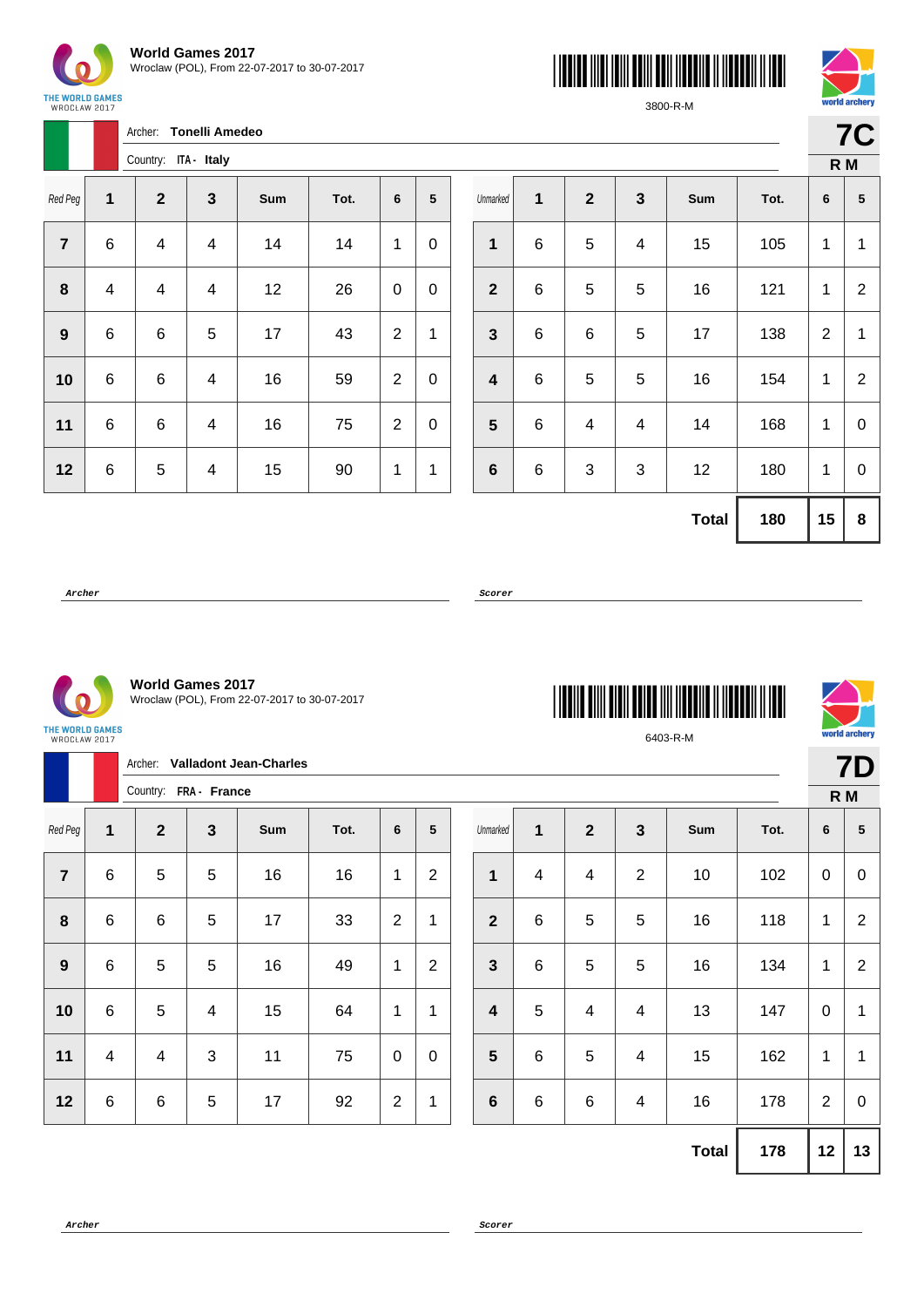

| <b>World Games 2017</b>                      |
|----------------------------------------------|
| Wroclaw (POL), From 22-07-2017 to 30-07-2017 |





12702-R-M

|              |   | Archer:<br><b>Mihalic Matija</b> |         |     |      |   |                 |  |  |  |  |  |
|--------------|---|----------------------------------|---------|-----|------|---|-----------------|--|--|--|--|--|
|              |   | Country: CRO- Croatia            |         |     |      |   |                 |  |  |  |  |  |
| Red Peg      | 1 | $\mathbf{2}$                     | 3       | Sum | Tot. | 6 | $5\phantom{.0}$ |  |  |  |  |  |
| 9            | 6 | 5                                | 5       | 16  | 16   | 1 | $\overline{2}$  |  |  |  |  |  |
| 10           | 6 | 5                                | 5       | 16  | 32   | 1 | $\overline{2}$  |  |  |  |  |  |
| 11           | 5 | 4                                | 13<br>4 |     | 45   | 0 | 1               |  |  |  |  |  |
| 12           | 6 | 5                                | 5       | 16  | 61   | 1 | $\overline{2}$  |  |  |  |  |  |
| 1            | 6 | 4                                | 4       | 14  | 75   | 1 | 0               |  |  |  |  |  |
| $\mathbf{2}$ | 6 | 4                                | 4       | 14  | 89   | 1 | 0               |  |  |  |  |  |

|                 |             |              |              |              |      | R M            |                |  |
|-----------------|-------------|--------------|--------------|--------------|------|----------------|----------------|--|
| Unmarked        | 1           | $\mathbf{2}$ | $\mathbf{3}$ | Sum          | Tot. | 6              | ${\bf 5}$      |  |
| $\mathbf{3}$    | $\,6$       | 6            | 5            | 17           | 106  | $\overline{2}$ | $\mathbf{1}$   |  |
| 4               | $\,6$       | 6            | 5            | 17           | 123  | $\overline{2}$ | 1              |  |
| 5               | 5           | 4            | 4            | 13           | 136  | 0              | 1              |  |
| $6\phantom{1}6$ | 6           | 5            | 3            | 14           | 150  | 1              | 1              |  |
| $\overline{7}$  | 6           | 5            | M            | 11           | 161  | 1              | 1              |  |
| 8               | $\,$ 6 $\,$ | $\mathbf 5$  | 5            | 16           | 177  | 1              | $\overline{2}$ |  |
|                 |             |              |              | <b>Total</b> | 177  | 12             | 14             |  |

**Archer Scorer**

THE WORLD GAMES<br>WROCŁAW 2017

**World Games 2017** Wroclaw (POL), From 22-07-2017 to 30-07-2017

Archer: **Andersson Jonathan**





12797-R-M

**9B**

|                  |   | Country:<br>SWE - Sweden |                           |     |      |                |              |  |  |  |  |  |
|------------------|---|--------------------------|---------------------------|-----|------|----------------|--------------|--|--|--|--|--|
| Red Peg          | 1 | $\mathbf{2}$             | 3                         | Sum | Tot. | 6              | ${\bf 5}$    |  |  |  |  |  |
| $\boldsymbol{9}$ | 6 | 5                        | $\ensuremath{\mathsf{3}}$ | 14  | 14   | 1              | 1            |  |  |  |  |  |
| 10               | 5 | 5                        | 4                         | 14  | 28   | 0              | $\mathbf{2}$ |  |  |  |  |  |
| 11               | 5 | 5                        | 4                         | 14  | 42   | 0              | $\mathbf{2}$ |  |  |  |  |  |
| 12               | 6 | 6                        | 5                         | 17  | 59   | $\overline{2}$ | 1            |  |  |  |  |  |
| 1                | 6 | 5                        | 4                         | 15  | 74   | 1              | 1            |  |  |  |  |  |
| $\boldsymbol{2}$ | 6 | 5                        | 4                         | 15  | 89   | 1              | 1            |  |  |  |  |  |

|                         |                         |                         |   |              |      | R M            |                           |
|-------------------------|-------------------------|-------------------------|---|--------------|------|----------------|---------------------------|
| Unmarked                | 1                       | $\mathbf{2}$            | 3 | Sum          | Tot. | 6              | ${\bf 5}$                 |
| $\mathbf{3}$            | 6                       | 6                       | 5 | 17           | 106  | $\overline{2}$ | 1                         |
| $\overline{\mathbf{4}}$ | $\mathbf 5$             | 5                       | 5 | 15           | 121  | 0              | $\ensuremath{\mathsf{3}}$ |
| $\overline{\mathbf{5}}$ | 5                       | 5                       | 5 | 15           | 136  | 0              | 3                         |
| $\bf 6$                 | $\,6$                   | 5                       | 3 | 14           | 150  | 1              | 1                         |
| $\overline{7}$          | 6                       | 5                       | 4 | 15           | 165  | 1              | 1                         |
| $\bf8$                  | $\overline{\mathbf{4}}$ | $\overline{\mathbf{4}}$ | 4 | 12           | 177  | 0              | 0                         |
|                         |                         |                         |   | <b>Total</b> | 177  | 9              | 17                        |
|                         |                         |                         |   |              |      |                |                           |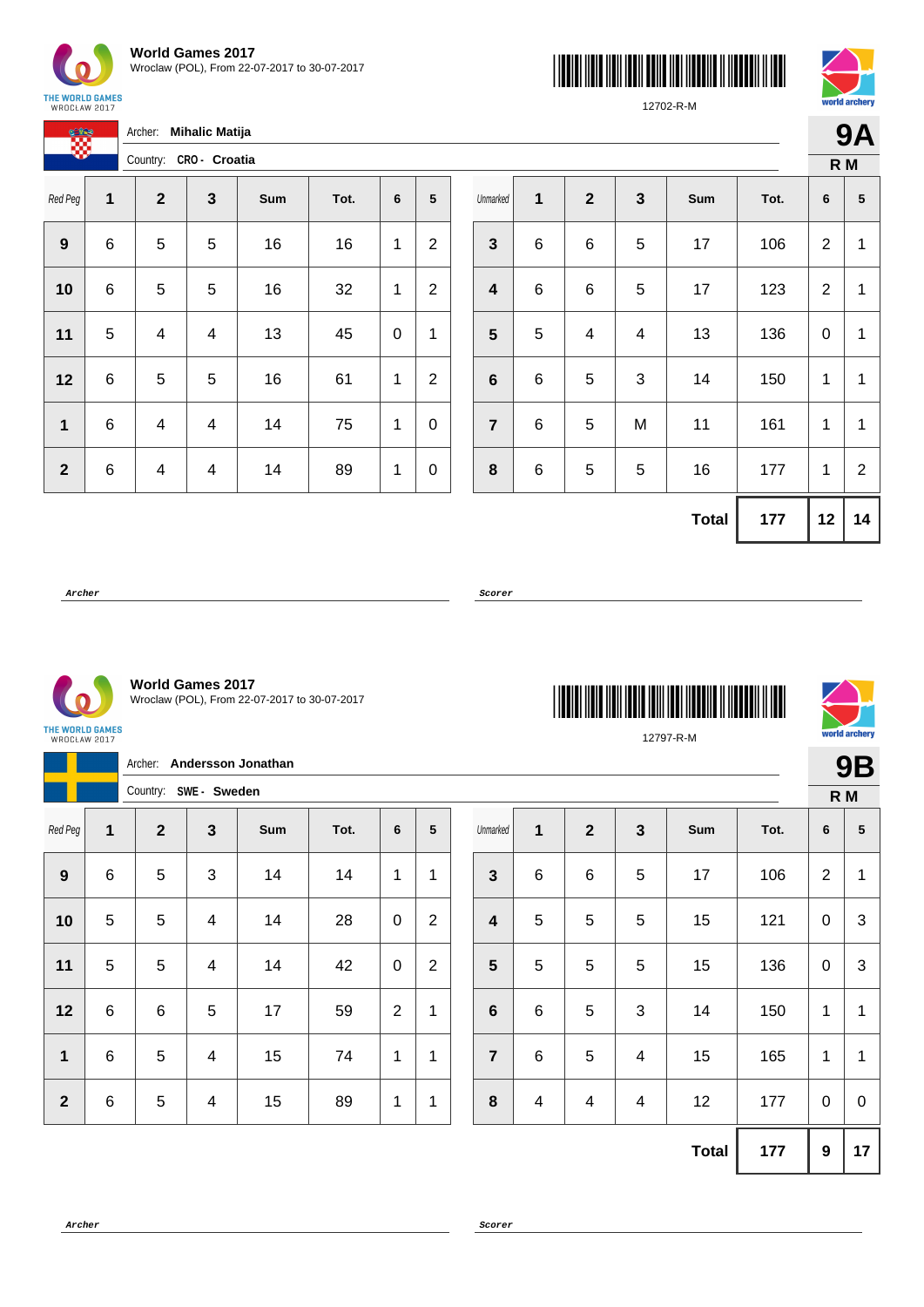

3388

| <b>World Games 2017</b>                      |
|----------------------------------------------|
| Wroclaw (POL), From 22-07-2017 to 30-07-2017 |

Archer: **Wunderle Victor**





386-R-M

| í,<br>I<br>ø |
|--------------|
|              |

| IN MARKEN    |   | USA- USA<br>Country: |                         |     |      |                |                |  |  |  |
|--------------|---|----------------------|-------------------------|-----|------|----------------|----------------|--|--|--|
| Red Peg      | 1 | $\mathbf{2}$         | $\mathbf{3}$            | Sum | Tot. | 6              | 5              |  |  |  |
| 9            | 5 | 5                    | $\overline{\mathbf{4}}$ | 14  | 14   | 0              | $\overline{2}$ |  |  |  |
| 10           | 6 | 6                    | 5                       | 17  | 31   | $\overline{2}$ | 1              |  |  |  |
| 11           | 5 | 5                    | $\overline{\mathbf{4}}$ | 14  | 45   | 0              | $\overline{2}$ |  |  |  |
| 12           | 4 | 4                    | 4                       | 12  | 57   | 0              | 0              |  |  |  |
| 1            | 6 | 4                    | $\overline{\mathbf{4}}$ | 14  | 71   | 1              | 0              |  |  |  |
| $\mathbf{2}$ | 5 | 4                    | 4                       | 13  | 84   | 0              | 1              |  |  |  |

| Unmarked                | 1 | $\boldsymbol{2}$ | $\mathbf{3}$            | Sum          | Tot. | 6              | $\overline{\mathbf{5}}$ |  |  |  |
|-------------------------|---|------------------|-------------------------|--------------|------|----------------|-------------------------|--|--|--|
| $\mathbf{3}$            | 6 | 6                | 5                       | 17           | 101  | $\overline{2}$ | 1                       |  |  |  |
| $\overline{\mathbf{4}}$ | 6 | 5                | $\overline{\mathbf{4}}$ | 15           | 116  | 1              | $\mathbf{1}$            |  |  |  |
| $5\phantom{1}$          | 6 | 5                | 4                       | 15           | 131  | 1              | 1                       |  |  |  |
| $\bf 6$                 | 6 | 5                | $\overline{\mathbf{4}}$ | 15           | 146  | 1              | 1                       |  |  |  |
| $\overline{7}$          | 5 | 5                | $\sqrt{3}$              | 13           | 159  | 0              | $\overline{2}$          |  |  |  |
| 8                       | 6 | 6                | 4                       | 16           | 175  | $\overline{2}$ | 0                       |  |  |  |
|                         |   |                  |                         | <b>Total</b> | 175  | 10             | 12                      |  |  |  |

**Archer Scorer**

**World Games 2017** Wroclaw (POL), From 22-07-2017 to 30-07-2017

THE WORLD GAMES<br>WROCŁAW 2017

| NZ                                         |   | Archer:         | <b>Nesbitt Mark</b> |     |      |              |                |  |                         |         |                |                         |     |      |                 | 9D             |
|--------------------------------------------|---|-----------------|---------------------|-----|------|--------------|----------------|--|-------------------------|---------|----------------|-------------------------|-----|------|-----------------|----------------|
| $\sqrt{N}$<br>Country: GBR - Great Britain |   |                 |                     |     |      |              |                |  |                         |         |                | $R$ M                   |     |      |                 |                |
| Red Peg                                    | 1 | $\overline{2}$  | $\mathbf{3}$        | Sum | Tot. | 6            | 5              |  | Unmarked                | 1       | $\overline{2}$ | $\mathbf{3}$            | Sum | Tot. | $6\phantom{1}6$ | $5\phantom{1}$ |
| 9                                          | 6 | 5               | 5                   | 16  | 16   | 1            | $\overline{2}$ |  | $\mathbf{3}$            | 6       | 5              | 4                       | 15  | 101  | 1               | $\overline{1}$ |
| 10                                         | 5 | $5\phantom{.0}$ | 4                   | 14  | 30   | $\pmb{0}$    | $\overline{2}$ |  | $\overline{\mathbf{4}}$ | $\,6\,$ | $\,6$          | $\overline{\mathbf{4}}$ | 16  | 117  | $\overline{2}$  | $\mathbf 0$    |
| 11                                         | 6 | 5               | 4                   | 15  | 45   | $\mathbf{1}$ | 1              |  | $5\phantom{1}$          | 6       | 4              | 4                       | 14  | 131  | 1               | $\mathbf 0$    |
| 12                                         | 6 | $5\phantom{.0}$ | 4                   | 15  | 60   | $\mathbf{1}$ | $\mathbf{1}$   |  | $6\phantom{1}6$         | 6       | 5              | 4                       | 15  | 146  | 1               | $\overline{1}$ |
| 1                                          | 4 | 3               | 3                   | 10  | 70   | $\mathbf 0$  | $\mathbf 0$    |  | $\overline{7}$          | 6       | 5              | $\overline{2}$          | 13  | 159  | 1               | $\overline{1}$ |
| $\overline{2}$                             | 6 | $\overline{5}$  | 5                   | 16  | 86   | $\mathbf{1}$ | $\overline{2}$ |  | 8                       | 6       | 5              | 4                       | 15  | 174  | 1               | $\overline{1}$ |
|                                            |   |                 |                     |     |      |              |                |  |                         |         |                |                         |     |      |                 |                |

**Total 174 11 12**



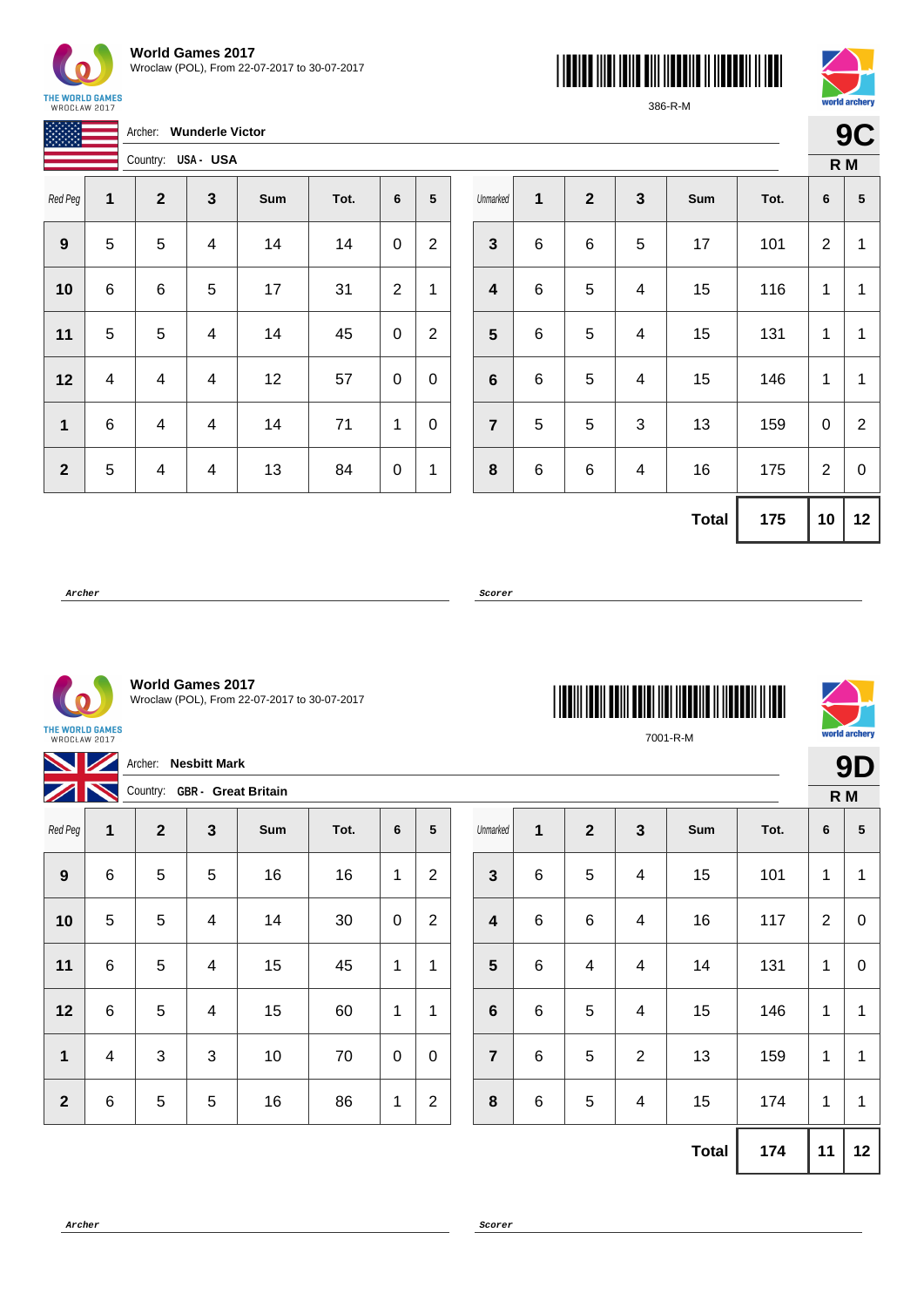

Archer: **Rohrberg Sebastian**





4598-R-M

|     | 11A |
|-----|-----|
|     |     |
| R M |     |

Country: **GER - Germany** Red Peg **1 2 3 Sum Tot. 6 5** | 6 | 5 | 4 | 15 | 15 | 1 | 1 | 6 | 5 | 5 | 16 | 31 | 1 | 2 | 6 | 5 | 3 | 14 | 45 | 1 | 1 | 6 | 5 | 5 | 16 | 61 | 1 | 2 | 6 | 5 | 5 | 16 | 77 | 1 | 2 | 6 | 5 | 4 | 15 | 92 | 1 | 1

| Unmarked                | 1                       | $\mathbf 2$ | $\mathbf{3}$              | Sum          | Tot. | 6 | 5                |  |  |  |
|-------------------------|-------------------------|-------------|---------------------------|--------------|------|---|------------------|--|--|--|
| $\overline{\mathbf{5}}$ | $\overline{\mathbf{4}}$ | 4           | 3                         | 11           | 103  | 0 | $\boldsymbol{0}$ |  |  |  |
| $\bf 6$                 | 5                       | 5           | $\overline{\mathbf{4}}$   | 14           | 117  | 0 | $\overline{2}$   |  |  |  |
| $\overline{7}$          | 6                       | 4           | 4                         | 14           | 131  | 1 | 0                |  |  |  |
| 8                       | 5                       | 5           | $\overline{\mathbf{4}}$   | 14           | 145  | 0 | $\overline{2}$   |  |  |  |
| $\boldsymbol{9}$        | 6                       | 5           | 5                         | 16           | 161  | 1 | $\overline{2}$   |  |  |  |
| 10                      | 5                       | 5           | $\ensuremath{\mathsf{3}}$ | 13           | 174  | 0 | $\overline{2}$   |  |  |  |
|                         |                         |             |                           | <b>Total</b> | 174  | 8 | 17               |  |  |  |

**Archer Scorer**

**World Games 2017** Wroclaw (POL), From 22-07-2017 to 30-07-2017

THE WORLD GAMES<br>WROCŁAW 2017

|                  |                         | Archer: Scibski Adam  |  |                          |     |      |                |                 |  |                |                         | 11B                     |                |              |      |                  |                 |
|------------------|-------------------------|-----------------------|--|--------------------------|-----|------|----------------|-----------------|--|----------------|-------------------------|-------------------------|----------------|--------------|------|------------------|-----------------|
|                  |                         | Country: POL - Poland |  |                          |     |      |                |                 |  |                |                         |                         |                |              | R M  |                  |                 |
| Red Peg          | 1                       | $\mathbf{2}$          |  | $\mathbf{3}$             | Sum | Tot. | $6\phantom{1}$ | $5\phantom{.0}$ |  | Unmarked       | $\mathbf 1$             | $\overline{2}$          | $\mathbf{3}$   | Sum          | Tot. | $6\phantom{1}6$  | $5\phantom{.0}$ |
| 11               | $\overline{\mathbf{4}}$ | 4                     |  | $\overline{\mathcal{A}}$ | 12  | 12   | $\pmb{0}$      | $\mathbf 0$     |  | $5\phantom{1}$ | $\overline{\mathbf{4}}$ | $\mathbf{3}$            | $\overline{2}$ | 9            | 98   | $\mathbf 0$      | $\mathbf 0$     |
| 12               | $\,6\,$                 | $\,6$                 |  | 6                        | 18  | 30   | 3              | $\mathbf 0$     |  | $6\phantom{1}$ | $\,6$                   | $\,6$                   | 4              | 16           | 114  | 2                | $\mathbf 0$     |
| 1                | $\overline{\mathbf{4}}$ | 4                     |  | 3                        | 11  | 41   | $\pmb{0}$      | $\mathbf 0$     |  | $\overline{7}$ | $\overline{5}$          | $\overline{\mathbf{4}}$ | $\overline{4}$ | 13           | 127  | $\boldsymbol{0}$ | 1               |
| $\overline{2}$   | $\,6$                   | $\,6$                 |  | $\overline{\mathbf{4}}$  | 16  | 57   | $\overline{2}$ | $\mathbf 0$     |  | 8              | $\overline{5}$          | $\mathbf{3}$            | $\mathbf{3}$   | 11           | 138  | $\boldsymbol{0}$ | 1               |
| $\mathbf{3}$     | $\,6$                   | $\,6$                 |  | 5                        | 17  | 74   | $\overline{2}$ | 1               |  | 9              | $\,6\,$                 | $\,6$                   | $\overline{5}$ | 17           | 155  | $\overline{2}$   | 1               |
| $\boldsymbol{4}$ | $\,6$                   | 5                     |  | $\overline{\mathbf{4}}$  | 15  | 89   | $\mathbf 1$    | $\mathbf{1}$    |  | 10             | $\,6$                   | $\overline{\mathbf{4}}$ | $\overline{4}$ | 14           | 169  | $\mathbf{1}$     | $\mathbf 0$     |
|                  |                         |                       |  |                          |     |      |                |                 |  |                |                         |                         |                | <b>Total</b> | 169  | 13               | $5\phantom{.0}$ |

\*17000-R-M\* 17000-R-M